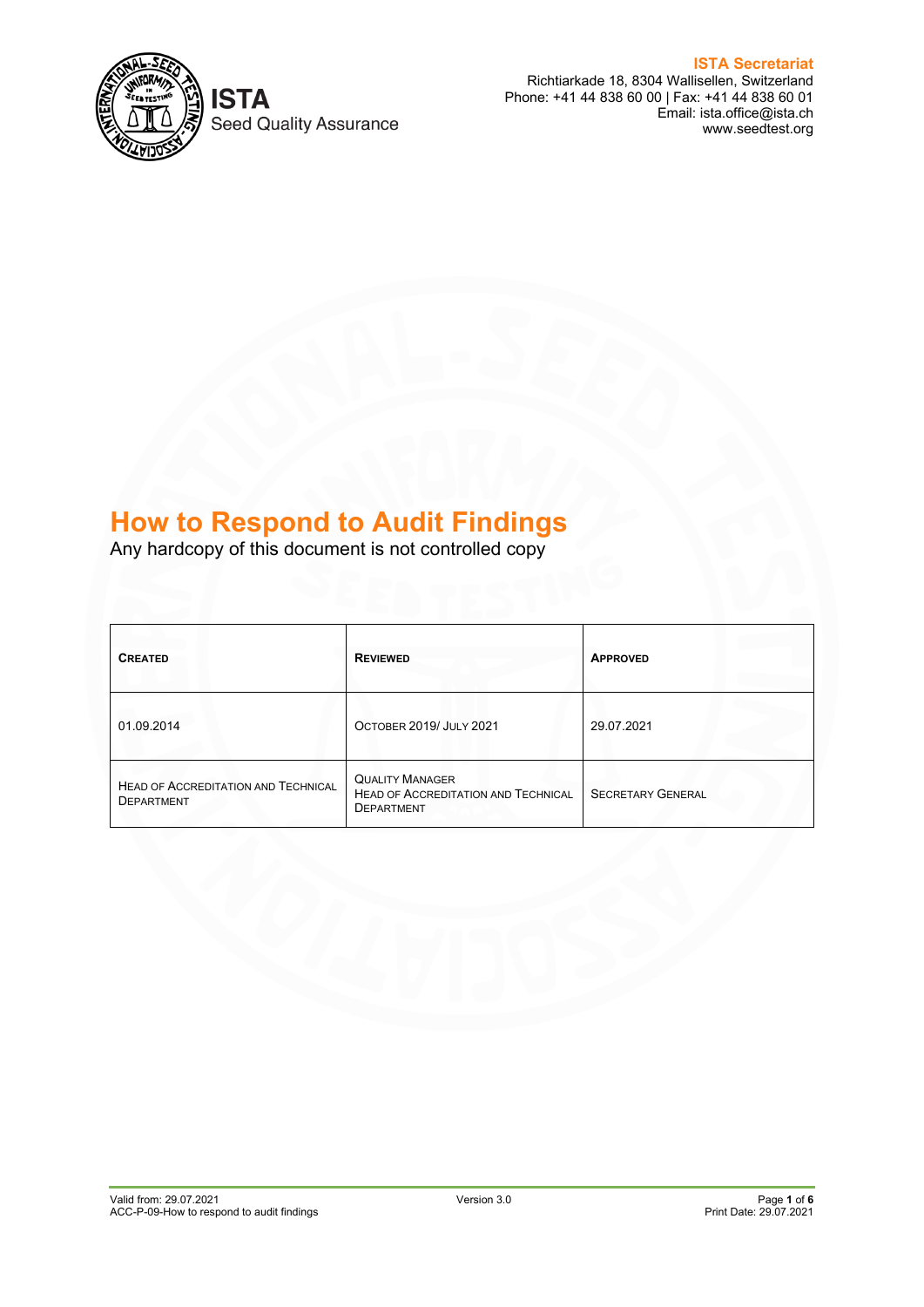# **SCOPE**

This document provides information on how to report on corrective actions established and implemented following an ISTA (re)accreditation assessment.

## **RELATED DOCUMENTS**

ISTA Rules

ISTA Accreditation Standard for Seed Testing and Seed Sampling

Acc-F-03A (Final) Audit Detail Report

Acc-F-03B (Re) Audit Detail Report

# **RESPONSIBILITIES**

Audited member: for following the procedure ISTA auditors: for verifying that the procedure is followed

HoAT: for supervising the process

# **ABBREVIATIONS**

**Audit/Assessment:** Systematic, independent, and documented process for obtaining records, statements of fact or other relevant information and assessing them to determine the extent to which specified requirements are fulfilled.

**Audit finding:** Indicates the non-conformity with audit criteria or opportunity for improvement.

**Corrective action:** action to eliminate the cause of an identified non-conformity

**Correction:** action to eliminate an identified non-conformity.

**Document:** Information and its supporting medium (e.g. documented procedures, forms, records, extracts from databases)

- **Substantial non-conformities** are non-conformities that have a significant influence on the quality of the work or the data leaving the laboratory. This could be, e.g. a requirement given by the accreditation standard not implemented and described, or described but not yet implemented. In either case, the ISTA Rules and/or the Accreditation Standard are not followed. Non-substantial non-conformities from the former audit which have not been dealt with become substantial at the next ISTA audit.
- **Non-substantial non-conformities** are non-conformities that are not expected to have a significant influence on the quality of the laboratory's work, e.g. accreditation requirements that are implemented but insufficiently described in the laboratories' documentation.
- **Recommendation:** Statement based on an audit finding that does not affect the integrity of a laboratory's work but is deemed valuable information.

## **PROCESS DESCRIPTION**

## **CORRECTIVE ACTION PROCEDURE**

Non-conformities must be addressed through a formal corrective action procedure following the audit (Cp. 10.6. in the ISTA Accreditation Standard for Seed Testing and Seed Sampling).

The laboratory must use its own procedure for each non-conformity given at the audit. The identified root cause or details on the corrective action investigation shall be stated.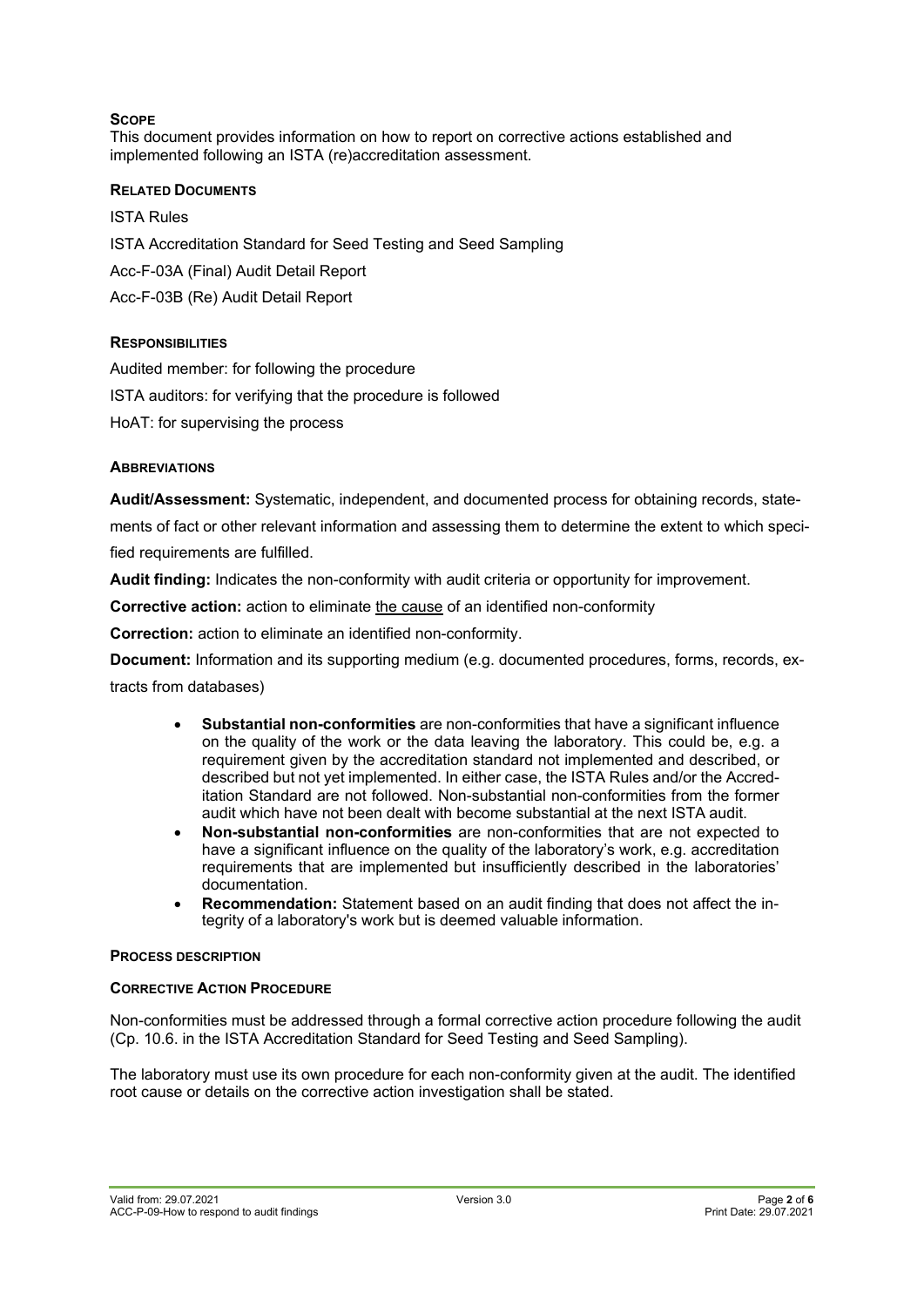The laboratory must:

- where necessary apply corrections related to the non-conformity
- investigate the root cause for the non-conformity
- decide which action it will take to remove the root cause and to ensure that this non-conformity does not re-occur
- decide how to implement these corrective actions e.g. change of process steps, change of documents, is training needed, is additional calibration of equipment needed, is purchasing of new equipment needed etc.
- implement the corrective action
- decide how to measure the effectiveness of corrective action taken
- measure the effectiveness and keep records on file for the next audit
- define responsible and due date for the established steps

## **REPORTING TO THE ISTA ACCREDITATION AND TECHNICAL DEPARTMENT**

When at least the corrective actions for the substantial non-conformities have been implemented but not later than the agreed due date, the laboratory must report to the ISTA Accreditation and Technical Department.

For reporting, the laboratory should:

- Use the word-file of the audit detail reports ("Final audit detail report")
- In the appropriate place write its investigation for each non-conformity, (e.g. root cause), corrective action (e.g. changes of SOPs), and how the effectiveness of the corrective action is implemented and evaluated.
- In the appropriate column refer to which documents of the laboratory QMS the change belongs
- In the appropriate column refer to the provided documents as a proof of the implementation (e.g. photos, training records, revised paragraph of an SOP, new SOP)

To facilitate the auditors' evaluation, it is necessary to use the audit detail number at the beginning of the file name of the documents. e.g. the laboratory addressed the non-conformity number 2.3 and has provided the auditors with four different documents; in this case the documents shall be named 2.3.1, 2.3.2, 2.3.3, 2.3.4, 2.3.5.

Documents should be submitted electronically.

## **TIMING**

Corrective action measures pertaining to non-conformities rated as 'substantial' must be reported.

The submission must not be later than the date agreed at the closing meeting of the on-site assessment day. If an extension of the due date is necessary due to justified reasons, the Accreditation and Technical Department/assigned system auditor must be contacted.

## **OBJECTIVE EVIDENCE**

The corrective action taken can be documented via a change in the Quality Manual, changes in SOPs, working instructions, forms, including the laboratory's completed corrective action form. Minutes from staff meetings, invoices (e.g. in case of purchase of new equipment), training records, other records (e.g. audit plan, audit reports), control charts, photographs (e.g. equipment), newly issued ISTA certificates might be suitable evidence for the auditors to see proper implementation.

## The changes must be highlighted.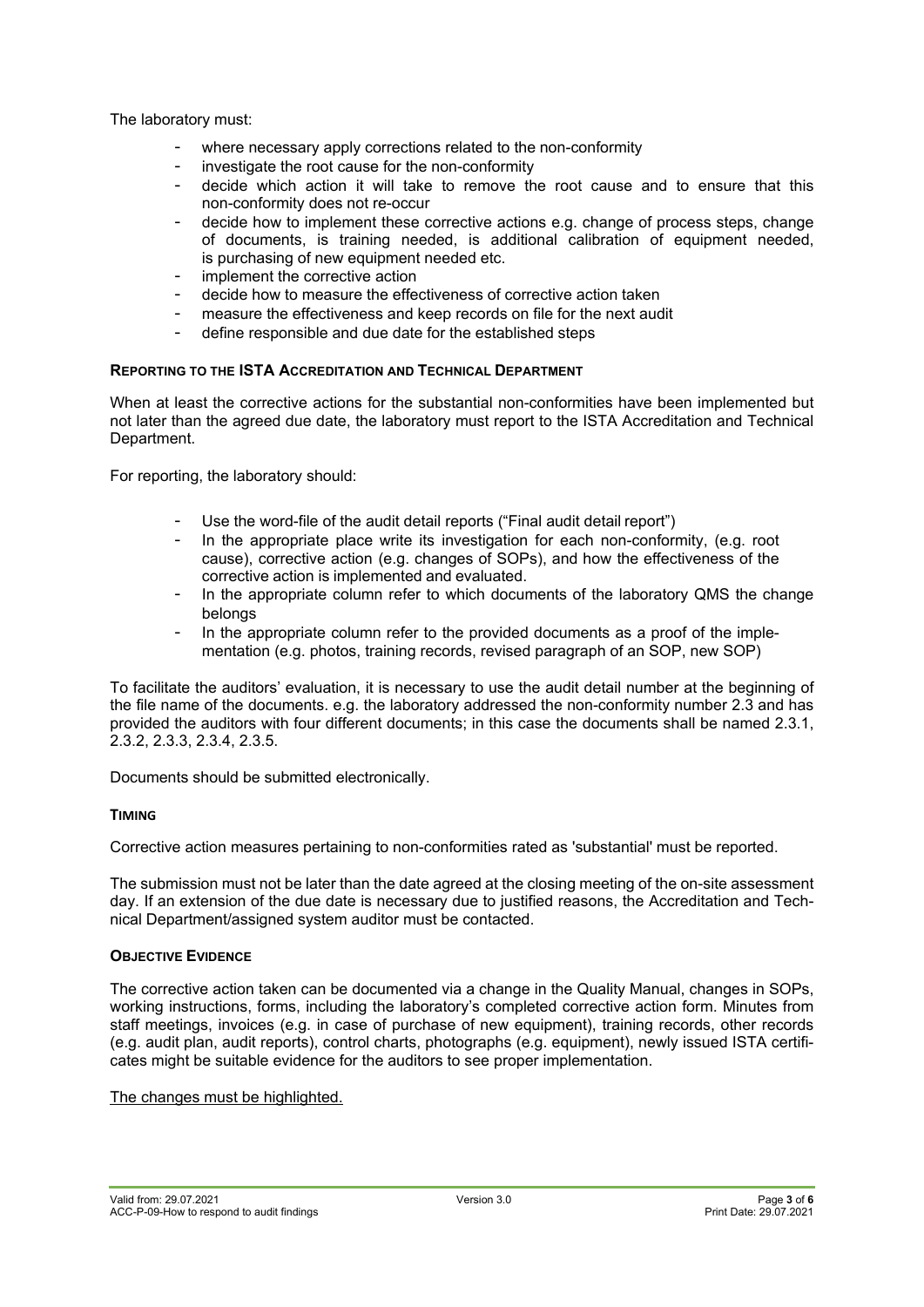Amended procedures in case of non-conformities related to the quality documentation and declarations of intent are in general not sufficient corrective measures, as they only show how the laboratory corrected the non-conformity.

## **DOCUMENTS**

Due to the nature of the follow-up of corrective action, the comprehensiveness of documents supplied by the auditee is crucial. However, a complete set of quality documents (Manual, Procedures, Instructions, Forms, and other relevant external documents) is not required.

If quality documents were amended as part of a corrective action, then only the revised section(s) should be made available, and the changes must be highlighted.

#### **LANGUAGE**

The reporting language for the covering letter and supporting documentation is English. This does not necessarily imply that all documents submitted as part of the corrective action report must be translated. The reporting laboratories are requested to adopt a common-sense approach. It is recommended to confer with the audit team when questions arise regarding the reporting process.

#### **NON-SUBSTANTIAL NON-CONFORMITIES**

The laboratory is also recommended to report on the non-substantial non-conformities. The auditors will give comments to the auditee as to whether the corrective actions are appropriate or not. For accreditation being granted the auditors will not require documentation of the implementation of the corrective action for the non-substantial non-conformities.

## **REPORTING**

Laboratories receive a formal follow-up corrective action report including the auditors' comments with respect to the corrective actions reported. If necessary, the laboratory is requested to provide additional information. A new due date is fixed by the auditors.

#### **APPROVAL OF CORRECTIVE ACTIONS**

When the Accreditation and Technical Department has received the corrective actions, they will be evaluated with the assistance and input of both auditors and supported when needed by the HoAT. In the document "CA Final audit detail report" the auditors will state if the corrective actions taken are approved or not.

At least the substantial non-conformities must be fully address not later than 6 months after the on-site assessment.

## **ANNEX**

Annex 1. Example of the Final Audit detail report

## **DISTRIBUTION LIST**

ISTA website

Audited laboratory or sampling entity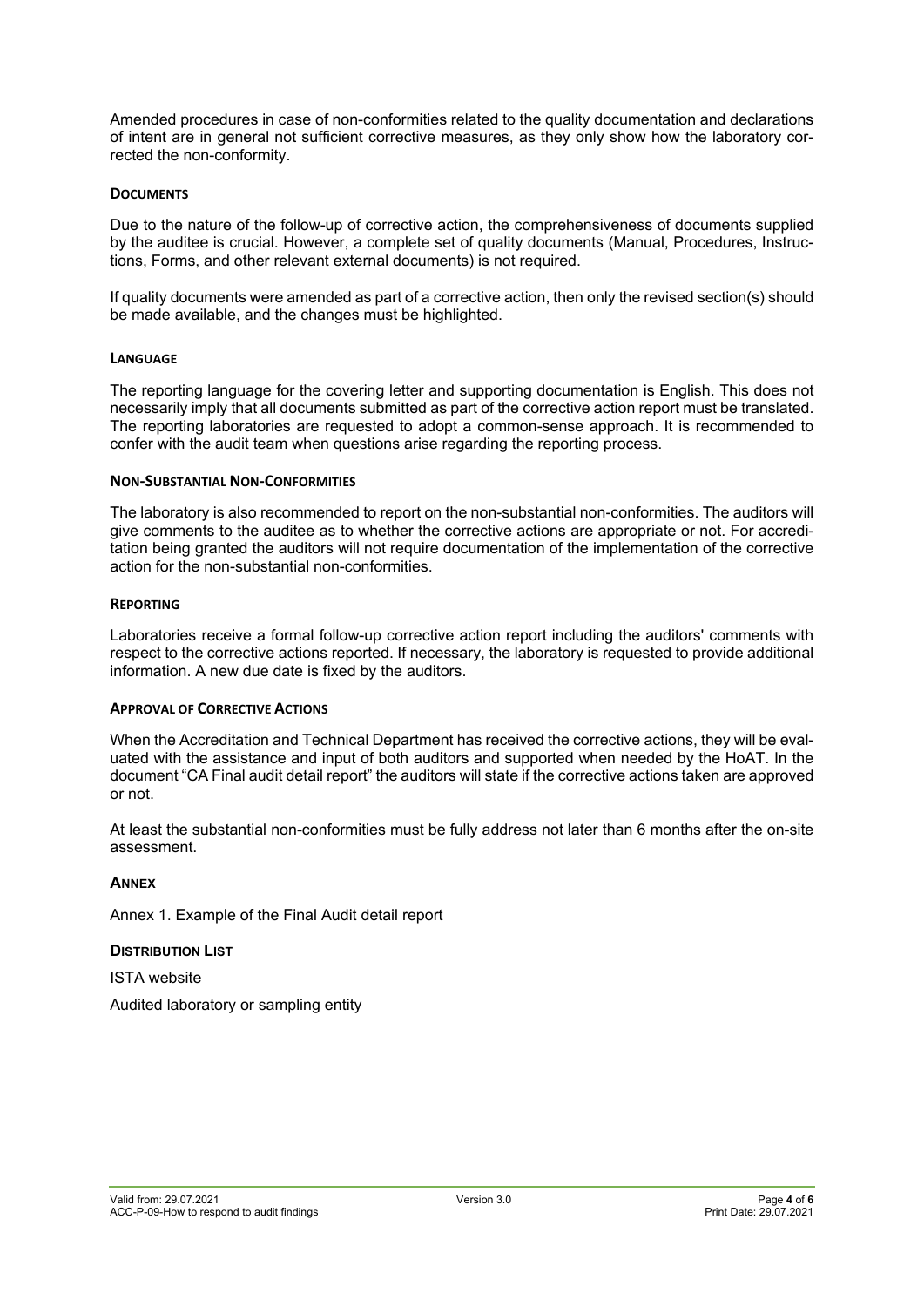#### **REVISION HISTORY**

| Version # | Changes                                         |
|-----------|-------------------------------------------------|
| 2.6       | Introducing responsibilities                    |
|           | Introducing revision history                    |
|           | Updating related documents                      |
|           | Updating the name of the Accreditation Standard |
|           | Elaborating the timing                          |
|           | Updating the Annex 1                            |
| 3.0       | Layout change                                   |